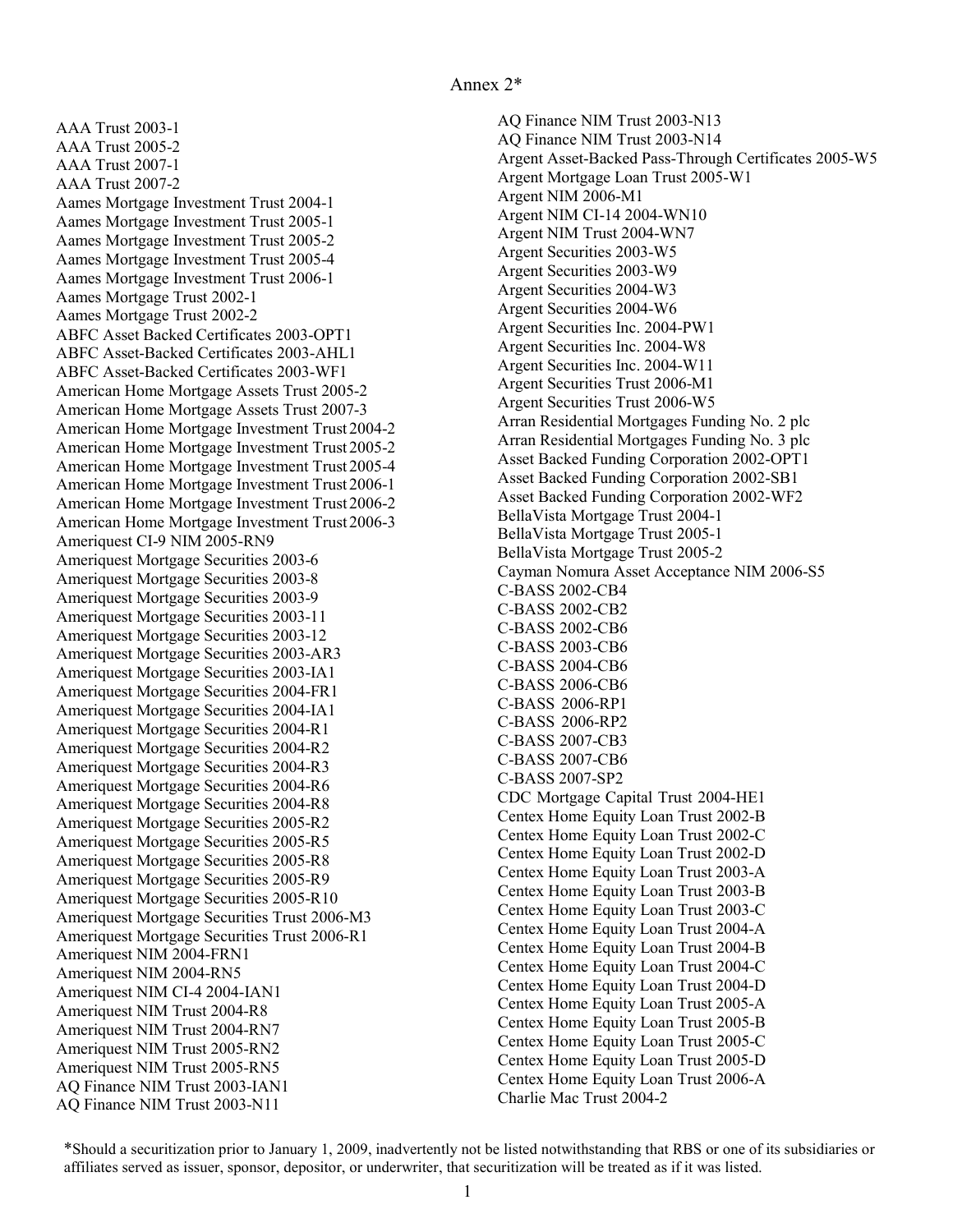<span id="page-1-0"></span> CHEC Loan Trust 2004[-1](#page-0-0) CHEC NIM Trust 2004-[1](#page-0-0) CHL Mortgage Pass-Through Trust 2002[-1](#page-0-0) CHL Mortgage Pass-Through Trust 20[03-](#page-2-0)3 CHL Mortgage Pass-Through Trust 2003-24 CHL Mortgage Pass-Through Trust 2003-27 CHL Mortgage Pass-Through Trust 2003-42 CHL Mortgage Pass-Through Trust 2003-48 CHL Mortgage Pass-Through Trust 2003-60 CHL Mortgage Pass-Through Trust 2004-2 CHL Mortgage Pass-Through Trust 2004-8 CHL Mortgage Pass-Through Trust 2004-16 CHL Mortgage Pass-Through Trust 2004-20 CHL Mortgage Pass-Through Trust 2004-23 CHL Mortgage Pass-Through Trust 2005[-10](#page-9-0) CHL Mortgage Pass-Through Trust 2005-13 CHL Mortgage Pass-Through Trust 2005-21 CHL Mortgage Pass-Through Trust 2006[-1](#page-0-0) CHL Mortgage Pass-Through Trust 20[06-](#page-5-0)6 CHL Mortgage Pass-Through Trust 20[07-](#page-6-0)7 CHL Mortgage Pass-Through Trust 2007-15 Citicorp Mortgage Securities Trust 2007-2 CitiFinancial Mortgage Securities 20[03-](#page-2-0)3 Citigroup Mortgage Loan Trust 2004-CB7 CitiMortgage Alternative Loan Trust 2006-A6 Countrywide Alternative Loan Trust 2004-15 Citicorp Mortgage Securities, Inc. 2005[-4](#page-3-0) Citicorp Mortgage Securities, Inc. 2005[-6](#page-5-0) Citicorp Mortgage Securities, Inc. 2005[-7](#page-6-0) CitiFinancial Mortgage Securities 2003[-4](#page-3-0) CitiFinancial Mortgage Securities 2004[-1](#page-0-0) CitiMortgage Alternative Loan Trust 2007-A3 CitiMortgage Alternative Loan Trust 2007-A4 CitiMortgage Alternative Loan Trust 2007-A5 CitiMortgage Alternative Loan Trust 2007-A6 Countrywide Alternative Loan Trust 2004-2CB Countrywide Alternative Loan Trust 2004-4CB Countrywide Alternative Loan Trust 2004-5CB Countrywide Alternative Loan Trust 2004-6CB Countrywide Alternative Loan Trust 2004-8CB Countrywide Alternative Loan Trust 2004-10CB Countrywide Alternative Loan Trust 2004-13CB Countrywide Alternative Loan Trust 2004-18CB Countrywide Alternative Loan Trust 2004-22CB Countrywide Alternative Loan Trust 2004-25CB Countrywide Alternative Loan Trust 2004-28CB Countrywide Alternative Loan Trust 2004-36CB Countrywide Alternative Loan Trust 2005-3CB Countrywide Alternative Loan Trust 2005-6CB Countrywide Alternative Loan Trust 2005-26CB Countrywide Alternative Loan Trust 2005-49CB Countrywide Alternative Loan Trust 2005-70CB Countrywide Alternative Loan Trust 2005-73CB

 Countrywide Alternative Loan Trust 2005-80CB Crusade Global Trust No. 1 of 2007 CWABS 2002-S4 CWABS 2002-SC1 CWABS 2004-A Subtrust CWABS 2004-B Subtrust CWABS 2004-C Subtrust CWABS 2004-E Subtrust CWABS Asset-Backed Certificates 2004-15 CWABS Asset-Backed Certificates Trust 2005[-1](#page-0-0) CWABS Master Trust 2002-B CWABS Revolving Home Equity Loan Trust 2004-K CWABS, Inc. Asset Backed Certificates 2004[-1](#page-0-0) Countrywide Alternative Loan Trust 2006-4CB Countrywide Alternative Loan Trust 2006-11CB Countrywide Alternative Loan Trust 2006-15CB Countrywide Alternative Loan Trust 2006-30T1 Countrywide Alternative Loan Trust 2006-22R Countrywide Alternative Loan Trust 2007-20 CWABS Asset-Backed Certificates Trust 2005-2 CWABS Asset-Backed Certificates Trust 2005[-3](#page-2-0) CWABS Asset-Backed Certificates Trust 2005[-7](#page-6-0) CWABS Asset-Backed Certificates Trust 2005-9 CWABS Asset-Backed Certificates Trust 2005[-11](#page-10-0) CWABS Asset-Backed Certificates Trust 2005-12 CWABS Asset-Backed Certificates Trust 2005-14 CWABS Asset-Backed Certificates Trust 2005-15 CWABS Asset-Backed Certificates Trust 2005-16 CWABS Asset-Backed Certificates Trust 2005-17 CWABS Asset-Backed Certificates Trust 2005-AB1 CWABS Asset-Backed Certificates Trust 2005-AB5 CWABS Asset-Backed Certificates Trust 2005-BC1 CWABS Asset-Backed Certificates Trust 2005-BC5 CWABS Asset-Backed Certificates Trust 2006-21 CWABS Asset-Backed Certificates Trust 2006-22 CWABS Asset-Backed Certificates Trust 2006-23 CWABS Asset-Backed Certificates Trust 2006-24 CWABS Asset-Backed Certificates Trust 2006-25 CWABS Asset-Backed Certificates Trust 2006-26 CWABS Asset-Backed Certificates Trust 2007[-1](#page-0-0) CWABS Asset-Backed Certificates Trust 2007-2 CWABS Asset-Backed Certificates Trust 2007[-3](#page-2-0) CWABS Asset-Backed Certificates Trust 2007[-4](#page-3-0) CWABS Asset-Backed Certificates Trust 2007[-5](#page-4-0) CWABS Asset-Backed Certificates Trust 2007[-6](#page-5-0) CWABS Asset-Backed Certificates Trust 20[07](#page-6-0)-7 CWABS Asset-Backed Certificates Trust 2007-8 CWABS Asset-Backed Certificates Trust 2007-9 CWABS Revolving Home Equity Loan Trust 2004-L CWABS Revolving Home Equity Loan Trust 2004-M CWABS Revolving Home Equity Loan Trust 2004-N CWABS Revolving Home Equity Loan Trust 2004-O CWABS Revolving Home Equity Loan Trust 2004-P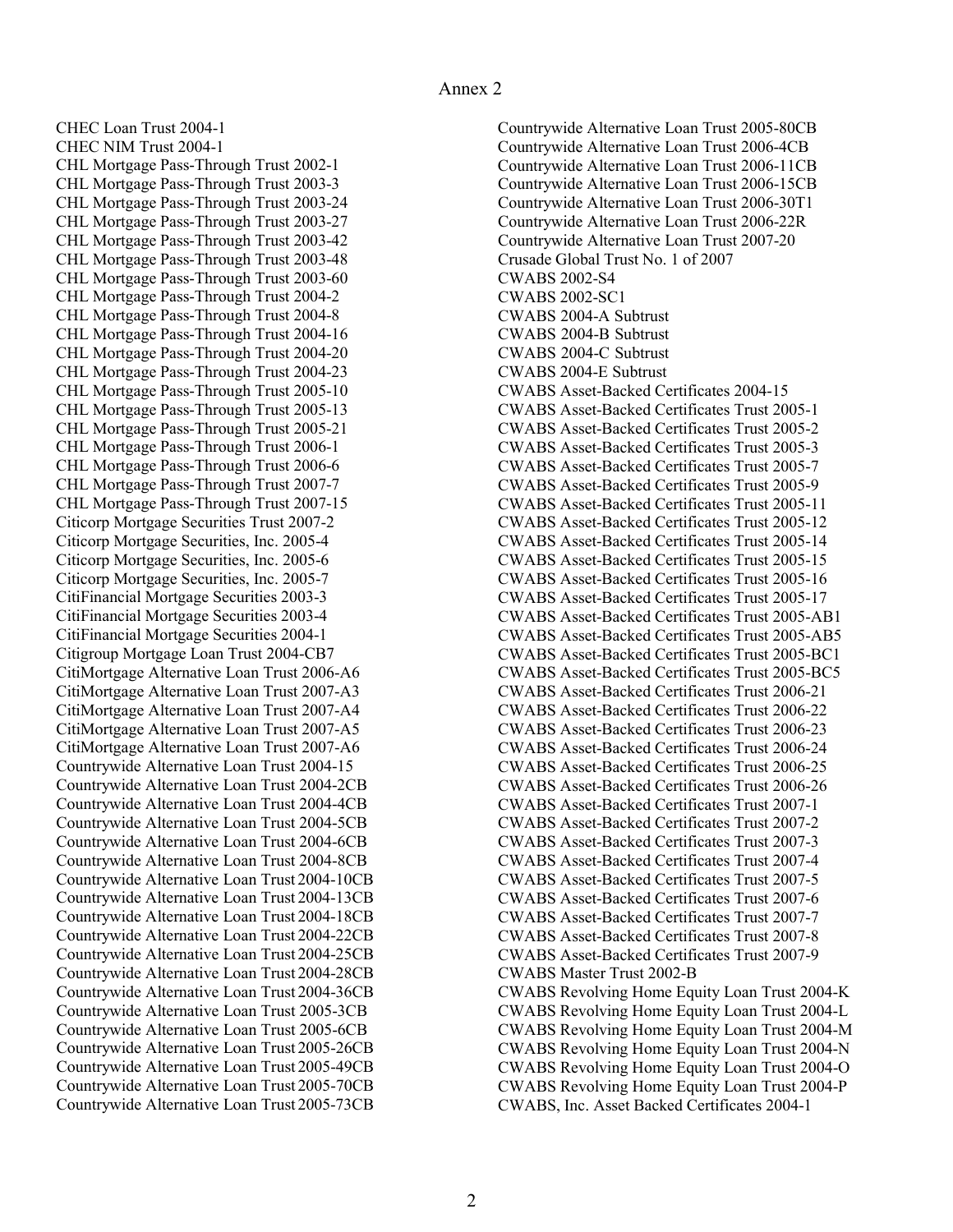<span id="page-2-0"></span> CWABS, Inc. Asset Backed Certificates 2004-6 CWALT 2004-24CB CWHEQ Home Equity Loan Trust 2006-S7 DSLA Mortgage Loan Trust 2004-AR1 Ellington Loan Acquisition Trust 2007-2 EquiFirst CI-1 NIM 2004-1 EquiFirst CI-2 NIM 2004-2 EquiFirst CI-3 NIM Notes 2004-3 Equifirst NIM Trust 2003-2 Equity One Mortgage Pass-Through Trust 2004-1 Equity One Mortgage Pass-Through Trust 2004-2 Equity One Mortgage Pass-Through Trust 2004-3 FADR 2008-1 Fannie Mae Grantor Trust 2003-T2 CWHEQ Home Equity Loan Trust 2006-S8 CWHEQ Home Equity Loan Trust 2006-S9 CWHEQ Home Equity Loan Trust 2006-S10 CWHEQ Home Equity Loan Trust 2007-S1 CWHEQ Home Equity Loan Trust 2007-S2 CWHEQ Home Equity Loan Trust 2007-S3 DSLA Mortgage Loan Trust 2004-AR2 DSLA Mortgage Loan Trust 2004-AR3 DSLA Mortgage Loan Trust 2004-AR4 DSLA Mortgage Loan Trust 2005-AR1 DSLA Mortgage Loan Trust 2005-AR2 DSLA Mortgage Loan Trust 2005-AR3 DSLA Mortgage Loan Trust 2005-AR4 DSLA Mortgage Loan Trust 2005-AR5 DSLA Mortgage Loan Trust 2005-AR6 DSLA Mortgage Loan Trust 2006-AR1 DSLA Mortgage Loan Trust 2006-AR2 DSLA Mortgage Loan Trust 2007-AR1 DSLA NIM CI-1 Notes 2005-6 DSLA NIM CI-2 Notes 2006-1 DSLA NIM CI-3 Notes 2006-AR2 DSLA NIM CI-4 Notes 2007-AR1 EquiFirst CI-4 NIM Notes 2005-1 EquiFirst Mortgage Loan Trust 2003-1 EquiFirst Mortgage Loan Trust 2003-2 EquiFirst Mortgage Loan Trust 2004-1 EquiFirst Mortgage Loan Trust 2004-2 EquiFirst Mortgage Loan Trust 2004-3 EquiFirst Mortgage Loan Trust 2005-1 Fannie Mae Grantor Trust 2004-T10 Fannie Mae Grantor Trust 2005-T3 Fannie Mae REMIC Trust 2002-W13 Fannie Mae Remic Trust 2003-W5 Fannie Mae Remic Trust 2003-W9 Fannie Mae Remic Trust 2004-W3 Fannie Mae Remic Trust 2004-W4 Fannie Mae Remic Trust 2004-W6 Fannie Mae Remic Trust 2004-W10 Fannie Mae REMIC Trust 2006-118

 Fannie Mae REMIC Trust 2006-5 Fannie Mae Trust 2004-W2 FFMLT Trust 2004-FF3 FFNT 2003-FFH2 (NIM) Finance America CI-2 NIM 2004-2 Finance America CI-3 NIM Notes 2004-3 Finance America NIM Trust 2003-1 Financial Asset Securities Corp. AAA Trust 2005-1 First Franklin CI-1 NIM Trust 2002-FF1 First Franklin CI-4 NIM 2003-FFH2 First Franklin MLT 2002-FF4 First Franklin Mortgage Loan Trust 2002-FF1 First Franklin NIM 2003-FF4 Fannie Mae REMIC Trust 2007-114 Finance America Mortgage Loan Trust 2003-1 Finance America Mortgage Loan Trust 2004-2 Finance America Mortgage Loan Trust 2004-3 First Franklin CI-10 NIM Notes 2004-FFH3 First Franklin CI-11 NIM Notes 2004-FFH4 First Franklin CI-12 NIM Notes 2004-FF11 First Franklin CI-13 NIM Notes 2005-FF4 First Franklin CI-14 NIM Notes 2005-FFH3 First Franklin CI-15 NIM Notes 2005-FFH4 First Franklin CI-16 NIM Notes 2006-FF8 First Franklin CI-17 NIM Notes 2006-FF16 First Franklin CI-2 NIM Trust 2003-FFC First Franklin CI-5 NIM 2003-FF5 First Franklin CI-6 NIM 2004-FF2 First Franklin CI-7 NIM 2004-FFH1 First Franklin CI-8 NIM 2004-FFH2 First Franklin CI-9 NIM 2004-FF5 First Franklin Mortgage Loan Trust 2002-FF2 First Franklin Mortgage Loan Trust 2002-FFA First Franklin Mortgage Loan Trust 2003-FF1 First Franklin Mortgage Loan Trust 2003-FF2 First Franklin Mortgage Loan Trust 2003-FF4 First Franklin Mortgage Loan Trust 2003-FF5 First Franklin Mortgage Loan Trust 2003-FFC First Franklin Mortgage Loan Trust 2003-FFH1 First Franklin Mortgage Loan Trust 2003-FFH2 First Franklin Mortgage Loan Trust 2004-FF2 First Franklin Mortgage Loan Trust 2004-FF5 First Franklin Mortgage Loan Trust 2004-FF11 First Franklin Mortgage Loan Trust 2004-FFH1 First Franklin Mortgage Loan Trust 2004-FFH2 First Franklin Mortgage Loan Trust 2004-FFH3 First Franklin Mortgage Loan Trust 2004-FFH4 First Franklin Mortgage Loan Trust 2005-FF4 First Franklin Mortgage Loan Trust 2005-FFH3 First Franklin Mortgage Loan Trust 2005-FFH4 First Franklin Mortgage Loan Trust 2006-FF8 First Franklin Mortgage Loan Trust 2006-FF16 First Franklin NIM 2003-FFH1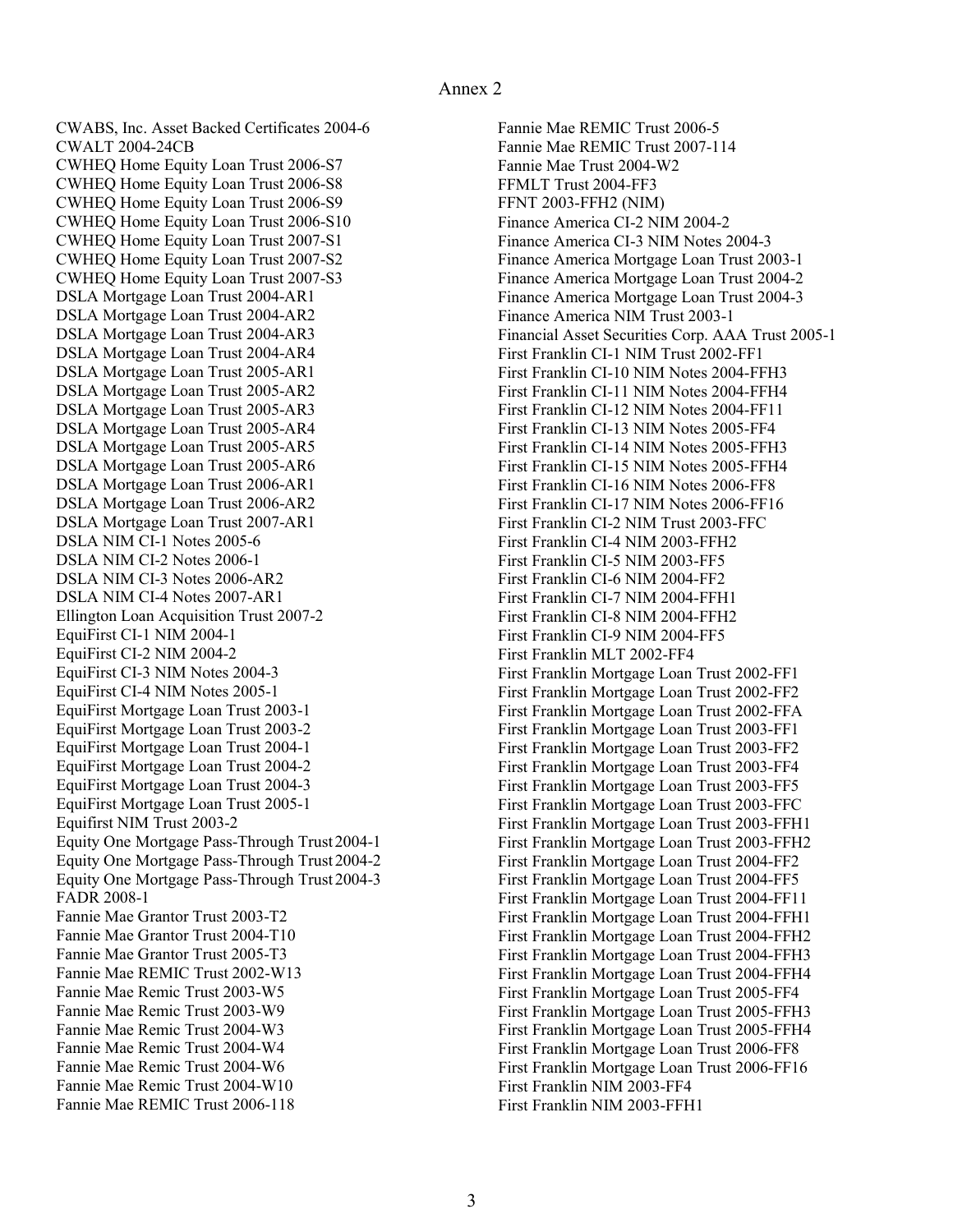<span id="page-3-0"></span> First Franklin NIM Trust 2002-FF2 First Horizon 2006-FA2 First Horizon 2006-FA3 First Horizon 2006-FA5 First Horizon Mortgage Pass-Through Trust 2007[-1](#page-0-0) First Republic Mortgage Loan Trust 2002-FRB1 FNBA Mortgage Loan Trust 2004-AR1 FNMA 2002 T-15 FNMA 2002-T13 FNMA 2002-T17 FNMA Grantor Trust 2002-T5 FNW 2004-W6 (Countrywide) Freddie Mac Reference REMIC Series R001 Freddie Mac SPC H-001 Freddie Mac SPC H-002 Freddie Mac SPC H004 Freddie Mac SPC H005 Freddie Mac SPC H006 Freddie Mac SPC H009 Freddie Mac SPC H010 Freddie Mac SPC Series H013 Freddie Mac SPC T-40 Freddie Mac SPC T-44 Freddie Mac SPC T-45 Freddie Mac SPC T-46 Freddie Mac SPC T-47 Freddie Mac SPC T-50 Freddie Mac Structured Pass-Through Certificates T-067 Freddie Mac Structured Pass-Through Certificates T-072 Freddie Mac Structured Pass-Through Certificates T-075 Fremont CI[-1](#page-0-0) NIM 2004-1 Fremont CI[-2](#page-1-0) NIM Notes 2004-2 First Franklin NIM Trust 2002-FF4 First Franklin NIM Trust 2002-FFA First Franklin NIM Trust 2003-FF1 First Franklin NIM Trust 2003-FF2 First Republic Mortgage Loan Trust 2002-FRB2 FNMA Grantor Trust 2002-T7 FNMA Grantor Trust 2005-T2 FNMA Remic Trust 2002-W2 Freddie Mac Reference REMIC Series R001 Freddie Mac Reference REMIC Series R001 Freddie Mac Reference REMIC Series R003 Freddie Mac Securities REMIC Trust 2005-S001 Freddie Mac SPC Series H016 Fremont CI-3 NIM Notes 2004-4 Fremont CI-4 NIM Notes 2005[-1](#page-0-0) Fremont CI-5 NIM Notes [2](#page-1-0)005-2 Fremont CI-6 NIM Notes 2006[-1](#page-0-0) Fremont CI-7 NIM Notes [2](#page-1-0)006-2 Fremont CI-8 NIM Notes 2006[-3](#page-2-0) Fremont Home Loan Trust 2002[-1](#page-0-0) Fremont Home Loan Trust [20](#page-1-0)02-2

 Fremont Home Loan Trust 2003[-1](#page-0-0) Fremont NIM 2003-A Fremont NIM Trust 2002-[1](#page-0-0) Fremont NIM Trust [2](#page-1-0)002-2 Fremont NIM Trust 2003-[1](#page-0-0) Fremont NIM Trust [2](#page-1-0)003-2 Fremont NIM Trust 20[03](#page-2-0)-3 Fremont NIM Trust 2004-B Fremont NIM Trust 2005-C Fremont NIM Trust 2006-A FSPC H016 GMACM Home Equity Loan Trust 2002-HE1 Fremont Home Loan Trust [2](#page-1-0)003-2 Fremont Home Loan Trust 20[03-](#page-2-0)3 Fremont Home Loan Trust 2003-A Fremont Home Loan Trust 2003-B Fremont Home Loan Trust 2004[-1](#page-0-0) Fremont Home Loan Trust [2](#page-1-0)004-2 Fremont Home Loan Trust 2004-4 Fremont Home Loan Trust 2004-A Fremont Home Loan Trust 2004-B Fremont Home Loan Trust 2004-C Fremont Home Loan Trust 2004-D Fremont Home Loan Trust 2005[-1](#page-0-0) Fremont Home Loan Trust [2](#page-1-0)005-2 Fremont Home Loan Trust 2005-A Fremont Home Loan Trust 2005-B Fremont Home Loan Trust 2005-C Fremont Home Loan Trust 2005-D Fremont Home Loan Trust 2005-E Fremont Home Loan Trust 2006[-1](#page-0-0) Fremont Home Loan Trust [2](#page-1-0)006-2 Fremont Home Loan Trust 2006[-3](#page-2-0) Fremont Home Loan Trust 2006-A Fremont Home Loan Trust 2006-B Fremont Home Loan Trust 2006-C Fremont Home Loan Trust 2006-D Fremont Home Loan Trust 2006-E GMACM Home Equity Loan Trust 2002-HE4 GMACM Home Equity Loan Trust 2003-HE1 GMACM Home Equity Loan Trust 2003-HE2 GMACM Home Equity Loan Trust 2004-HE2 GMACM Home Equity Loan Trust 2004-HE3 GMACM Home Equity Loan Trust 2004-HE4 GMACM Home Equity Loan Trust 2004-HE5 GMACM Home Equity Loan Trust 2005-HE1 GMACM Home Equity Loan Trust 2005-HE2 GMACM Home Equity Loan Trust 2005-HE3 GMACM Home Equity Loan Trust 2006-HE1 GMACM Home Equity Loan Trust 2006-HE2 GMACM Home Equity Loan Trust 2006-HE4 GMACM Home Equity Loan Trust 2006-HE5 GMACM Home Equity Loan Trust 2007-HE1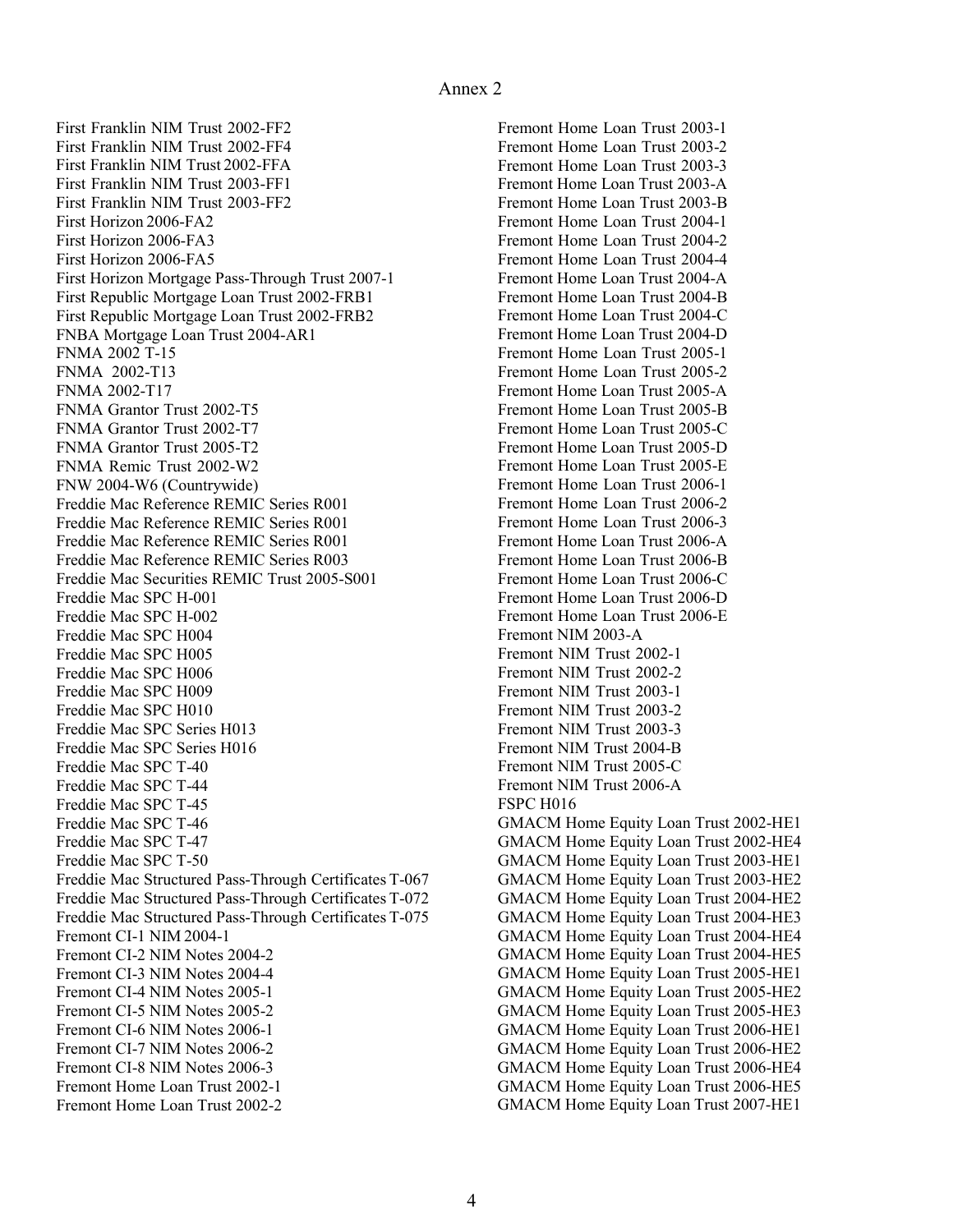<span id="page-4-0"></span> GMACM Home Equity Loan Trust 2007-HE2 GMACM Mortgage Loan Trust 2003-AR1 Green Tree 2008-HE1 Green Tree 2008-REC1 Green Tree Mortgage Loan Trust 2005-HE1 GreenPoint CI-1 NIM Notes 2005-HE4 GreenPoint NIM Trust 2005-HE1 Greenwich Capital Structured Products Trust2005-1 GSC Capital Corp. Mortgage Trust 2006[-1](#page-0-0) HarborView Mortgage Loan Trust 2003[-1](#page-0-0) GMACM Home Equity Loan Trust 2007-HE3 GMACM Mortgage Loan Trust 2003-AR2 GMACM Mortgage Loan Trust 2003-J9 GMACM Mortgage Loan Trust 2004-AR1 GMACM Mortgage Loan Trust 2004-AR2 GMACM Mortgage Loan Trust 2005-AR2 GreenPoint Mortgage Funding Trust 2005-HE1 GreenPoint Mortgage Funding Trust 2005-HE4 GreenPoint Mortgage Funding Trust 2005-HY1 GreenPoint Mortgage Loan Trust 2004[-1](#page-0-0) GreenPoint NIM Trust 2005-HY1 Greenwich Structured ARM Products CI-[1](#page-0-0) 2005-1 Greenwich Structured ARM Products CI-[2](#page-1-0) 2005-2 Greenwich Structured ARM Products CI-[3](#page-2-0) 2005-3 Greenwich Structured ARM Products CI-[4](#page-3-0) 2005-4 Greenwich Structured ARM Products CI-5 2005-5 Greenwich Structured ARM Products CI-[6](#page-5-0) 2005-6 Greenwich Structured ARM Products CI-7 2006[-1](#page-0-0) Greenwich Structured ARM Products SPC [2](#page-1-0)006-2 GSC Capital Corp. Mortgage Trust [20](#page-1-0)06-2 HarborView Mortgage Loan Trust [20](#page-1-0)03-2 HarborView Mortgage Loan Trust 20[03](#page-2-0)-3 HarborView Mortgage Loan Trust 2004[-1](#page-0-0) HarborView Mortgage Loan Trust [20](#page-1-0)04-2 HarborView Mortgage Loan Trust 2004[-3](#page-2-0) HarborView Mortgage Loan Trust 20[04](#page-3-0)-4 HarborView Mortgage Loan Trust 2004-5 HarborView Mortgage Loan Trust 2004[-6](#page-5-0) HarborView Mortgage Loan Trust 2004[-7](#page-6-0) HarborView Mortgage Loan Trust 2004-8 HarborView Mortgage Loan Trust 2004-9 HarborView Mortgage Loan Trust 2004[-10](#page-9-0) HarborView Mortgage Loan Trust 2004[-11](#page-10-0) HarborView Mortgage Loan Trust 2005[-1](#page-0-0) HarborView Mortgage Loan Trust [20](#page-1-0)05-2 HarborView Mortgage Loan Trust 2005[-3](#page-2-0) HarborView Mortgage Loan Trust 2005[-4](#page-3-0) HarborView Mortgage Loan Trust 2005-5 HarborView Mortgage Loan Trust 2005[-6](#page-5-0) HarborView Mortgage Loan Trust 2005[-7](#page-6-0) HarborView Mortgage Loan Trust 2005-8 HarborView Mortgage Loan Trust 2005-9 HarborView Mortgage Loan Trust 2005[-10](#page-9-0)

 HarborView Mortgage Loan Trust 2005[-11](#page-10-0) HarborView NIM CI-15 2007[-6](#page-5-0) HarborView NIM CI-2 Notes 2006[-7](#page-6-0) Home Loan Mortgage Loan Trust [2](#page-1-0)004-2 Impac CMB Trust 2002[-1](#page-0-0) Impac CMB Trust [2](#page-1-0)002-2 IndyMac Home Equity Mortgage Loan Trust 2005-A HarborView Mortgage Loan Trust 2005-12 HarborView Mortgage Loan Trust 2005-13 HarborView Mortgage Loan Trust 2005-14 HarborView Mortgage Loan Trust 2005-15 HarborView Mortgage Loan Trust 2005-16 HarborView Mortgage Loan Trust 2006[-1](#page-0-0) HarborView Mortgage Loan Trust [2](#page-1-0)006-2 HarborView Mortgage Loan Trust 2006[-3](#page-2-0) HarborView Mortgage Loan Trust 2006[-4](#page-3-0) HarborView Mortgage Loan Trust 2006-5 HarborView Mortgage Loan Trust 20[06](#page-5-0)-6 HarborView Mortgage Loan Trust 2006[-7](#page-6-0) HarborView Mortgage Loan Trust 2006-8 HarborView Mortgage Loan Trust 2006-9 HarborView Mortgage Loan Trust 2006[-10](#page-9-0) HarborView Mortgage Loan Trust 2006[-11](#page-10-0) HarborView Mortgage Loan Trust 2006-12 HarborView Mortgage Loan Trust 2006-13 HarborView Mortgage Loan Trust 2006-14 HarborView Mortgage Loan Trust 2006-BU1 HarborView Mortgage Loan Trust 2006-CB1 HarborView Mortgage Loan Trust 2006-SB1 HarborView Mortgage Loan Trust 2007[-1](#page-0-0) HarborView Mortgage Loan Trust [2](#page-1-0)007-2 HarborView Mortgage Loan Trust 2007[-3](#page-2-0) HarborView Mortgage Loan Trust 2007[-4](#page-3-0) HarborView Mortgage Loan Trust 2007-5 HarborView Mortgage Loan Trust 2007[-6](#page-5-0) HarborView Mortgage Loan Trust 20[07](#page-6-0)-7 HarborView Mortgage Loan Trust 2007-A HarborView NIM CI-1 Notes 2006-BU1 HarborView NIM CI[-1](#page-0-0)0 Notes 2007-1 HarborView NIM CI-11 Notes [2](#page-1-0)007-2 HarborView NIM CI-12 Notes 2007[-3](#page-2-0) HarborView NIM CI-13 Notes 2007[-4](#page-3-0) HarborView NIM CI-14 Notes 2007-5 HarborView NIM CI-3 Notes 2006-8 HarborView NIM CI-4 Notes 2006-9 HarborView NIM CI-5 Notes 2006-SB1 HarborView NIM CI-6 Notes 2006[-10](#page-9-0) HarborView NIM CI-7 Notes 2006[-11](#page-10-0) HarborView NIM CI-8 Notes 2006-14 HarborView NIM CI-9 Notes 2006-12 Home Loan Mortgage Loan Trust 2005[-1](#page-0-0) Home Loan Mortgage Loan Trust 2006[-1](#page-0-0) IndyMac Home Equity Mortgage Loan Trust 2005-B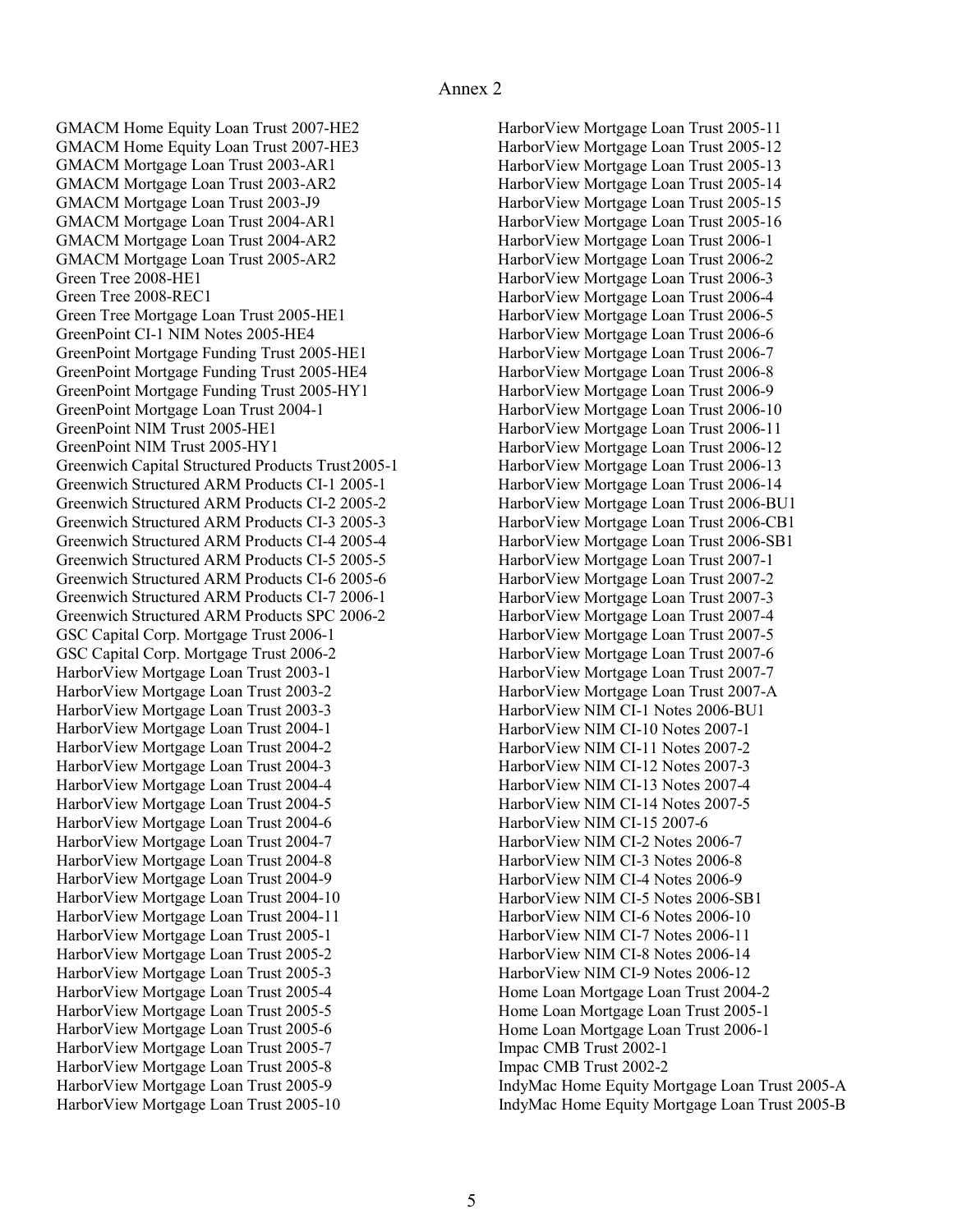<span id="page-5-0"></span> IndyMac Home Equity Mortgage Loan Trust 2005-C IndyMac Home Equity Mortgage Loan Trust SPMD2004-C IndyMac INDX Mortgage Loan Trust 2004-AR1 IndyMac INDX Mortgage Loan Trust SPMD2004-B IndyMac INDX NIM CI-1 Notes 2006-AR6 IndyMac NIM Trust SPMD 2004-C Interstar Millennium 2005-1G Trust Lake Country Mortgage Loan Trust 2005-HE1 Long Beach Asset Holdings CI NIM 2002[-5](#page-4-0) Long Beach Asset Holdings Corp. CI 2003-1 Class M-4A Long Beach Asset Holdings Corp. CI 2003-2 NIM Long Beach Asset Holdings Corp. CI NIM Notes [2](#page-1-0)006-2 Long Beach Asset Holdings Corp. NIM 2004[-1](#page-0-0) Long Beach Asset Holdings Corp. NIM Trust 2002[-3](#page-2-0) Long Beach Mortgage Loan Trust 2002[-1](#page-0-0) IndyMac Home Equity Mortgage Loan Trust 2005-D IndyMac Home Equity Mortgage Loan Trust 2006-A IndyMac Home Equity Mortgage Loan Trust 2006-B IndyMac Home Equity Mortgage Loan Trust 2006-C IndyMac Home Equity Mortgage Loan Trust 2006-D IndyMac Home Equity Mortgage Loan Trust 2006-E IndyMac Home Equity Mortgage Loan Trust 2007-A IndyMac Home Equity Mortgage Loan Trust 2007-B IndyMac INDX Mortgage Loan Trust 2004-AR2 IndyMac INDX Mortgage Loan Trust 2004-AR3 IndyMac INDX Mortgage Loan Trust 2004-AR5 IndyMac INDX Mortgage Loan Trust 2004-AR7 IndyMac INDX Mortgage Loan Trust 2004-AR8 IndyMac INDX Mortgage Loan Trust 2004-AR10 IndyMac INDX Mortgage Loan Trust 2004-AR12 IndyMac INDX Mortgage Loan Trust 2004-AR14 IndyMac INDX Mortgage Loan Trust 2005-AR2 IndyMac INDX Mortgage Loan Trust 2005-AR4 IndyMac INDX Mortgage Loan Trust 2005-AR8 IndyMac INDX Mortgage Loan Trust 2005-AR12 IndyMac INDX Mortgage Loan Trust 2005-AR23 IndyMac INDX Mortgage Loan Trust 2005-AR29 IndyMac INDX Mortgage Loan Trust 2006-AR6 IndyMac INDX Mortgage Loan Trust 2006-AR35 IndyMac INDX NIM CI-2 Corp. 2006-AR35 Lake Country Mortgage Loan Trust 2006-HE1 Long Beach Asset Holdings Corp. CI 2003-4 NIM Long Beach Asset Holdings Corp. CI NIM 2003[-1](#page-0-0) Long Beach Asset Holdings Corp. CI NIM 20[03](#page-2-0)-3 Long Beach Asset Holdings Corp. CI NIM 20[04](#page-3-0)-4 Long Beach Asset Holdings Corp. CI NIM 2005[-1](#page-0-0) Long Beach Asset Holdings Corp. CI NIM 2005-WL1 Long Beach Mortgage Loan Trust [20](#page-1-0)02-2 Long Beach Mortgage Loan Trust 2002[-3](#page-2-0) Long Beach Mortgage Loan Trust 2002[-4](#page-3-0) Long Beach Mortgage Loan Trust 2002[-5](#page-4-0) Long Beach Mortgage Loan Trust 2003[-1](#page-0-0) Long Beach Mortgage Loan Trust [2](#page-1-0)003-2

 Long Beach Mortgage Loan Trust 200[3](#page-2-0)-3 Luminent Mortgage Trust [2](#page-1-0)006-2 Macquarie Mortgage Funding Trust 2007[-1](#page-0-0) Mastr Asset Securitization Trust 2004-9 Mellon Re-REMIC Pass-Through Trust 2004-1 TBC1 Meritage CI[-1](#page-0-0) NIM 2004-1 Meritage CI[-2](#page-1-0) NIM 2004-2 Meritage CI-3 NIM Notes 2005[-1](#page-0-0) Meritage NIM Trust 2003[-1](#page-0-0) Merrill Lynch Mortgage Investors Trust MLCC 2003-C MortgageIT Mortgage Loan Trust 2006[-1](#page-0-0) MortgageIT Trust 2005[-3](#page-2-0) MortgageIT Trust 2005[-4](#page-3-0) MortgageIT Trust 2005-AR1 MRFC Mortgage Pass-Through Trust 2002-TBC1 MRFC Mortgage Pass-Through Trust 2002-TBC2 NAAC NIM 2006-AR4 Nationstar Home Equity Loan Trust 2006-B Nationstar NIM Ltd. 2006-2N Nationstar NIM Ltd. 2007-BN Nationstar NIM Ltd. 2007-FRE1N New York Mortgage Trust 2005[-1](#page-0-0) Newcastle Mortgage Securities Trust 2006[-1](#page-0-0) Nomura Asset Acceptance Corporation ALT 2006-AF2 Long Beach Mortgage Loan Trust 2003[-4](#page-3-0) Long Beach Mortgage Loan Trust 2004[-1](#page-0-0) Long Beach Mortgage Loan Trust 2004[-3](#page-2-0) Long Beach Mortgage Loan Trust 200[4](#page-3-0)-4 Long Beach Mortgage Loan Trust 2004-A Long Beach Mortgage Loan Trust 2005[-1](#page-0-0) Long Beach Mortgage Loan Trust 2005-WL1 Long Beach Mortgage Loan Trust [2](#page-1-0)006-2 Long Beach Mortgage Loan Trust 2006-8 Luminent Mortgage Trust 2006[-4](#page-3-0) Luminent Mortgage Trust 2006[-5](#page-4-0) Luminent Mortgage Trust 2007[-1](#page-0-0) Luminent Mortgage Trust [2](#page-1-0)007-2 Meritage CI-4 NIM Notes [2](#page-1-0)005-2 Meritage CI-5 NIM Notes 2005[-3](#page-2-0) Meritage Mortgage Loan Trust 2003[-1](#page-0-0) Meritage Mortgage Loan Trust 2004[-1](#page-0-0) Meritage Mortgage Loan Trust [2](#page-1-0)004-2 Meritage Mortgage Loan Trust 2005[-1](#page-0-0) Meritage Mortgage Loan Trust [2](#page-1-0)005-2 Meritage Mortgage Loan Trust 2005[-3](#page-2-0) Nationstar Home Equity Loan Trust 2007-A Nationstar Home Equity Loan Trust 2007-B Nationstar Home Equity Loan Trust 2007-C Nationstar Home Equity Loan Trust 2007-FRE1 New York Mortgage Trust [2](#page-1-0)005-2 Nomura Asset Acceptance Corporation ALT 2006-AR4 Nomura Asset Acceptance Corporation ALT 2006-S5 Nomura Asset Acceptance Corporation ALT 2007[-1](#page-0-0)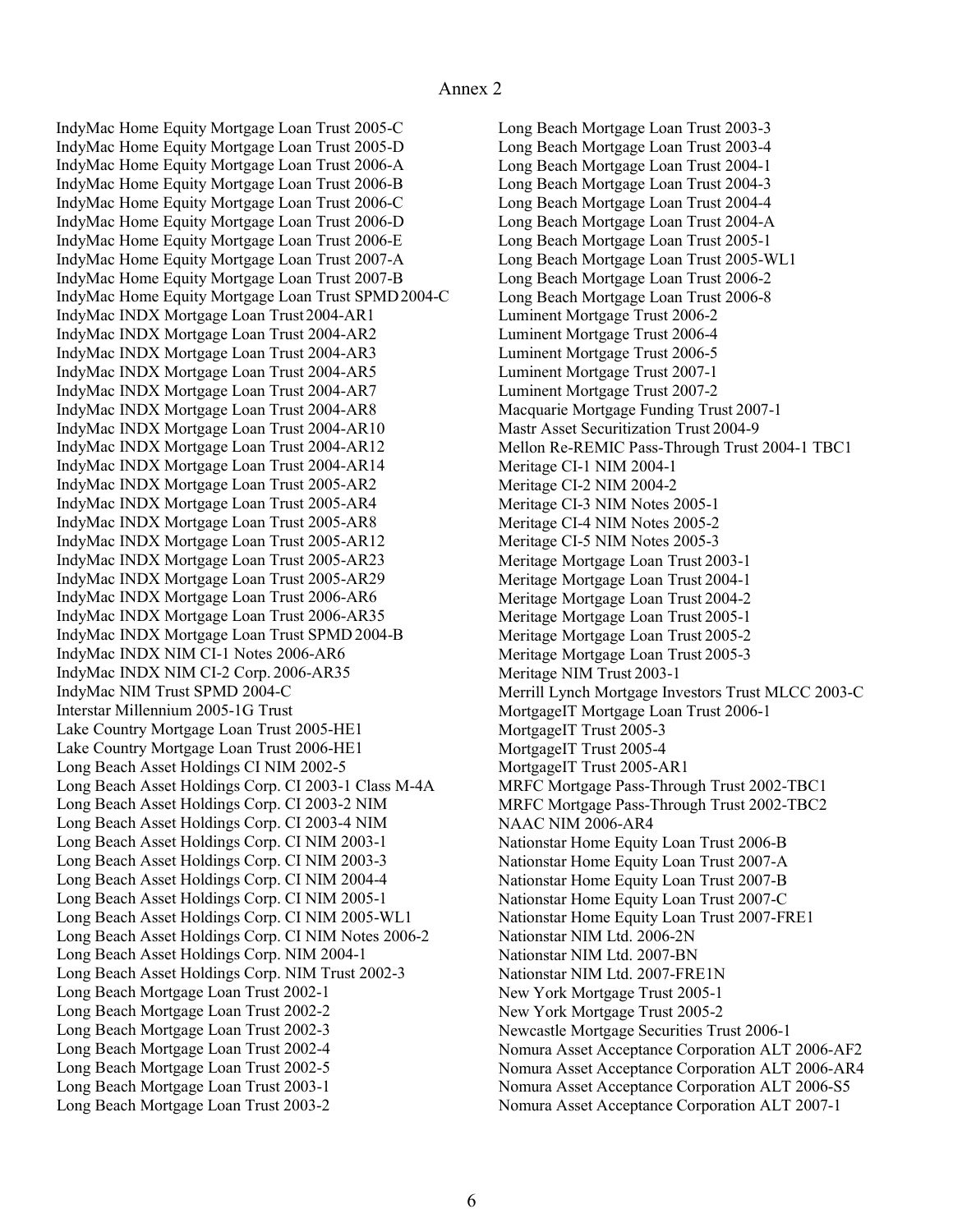<span id="page-6-0"></span> Nomura Asset Acceptance Corporation ALT [2](#page-1-0)007-2 Nomura Asset Acceptance Corporation ALT Trust2007-S1 Nomura Home Equity Loan NIM2006-FM2 NovaStar Caps Trust 2002-C1 NovaStar Home Equity Loan [20](#page-1-0)05-2 NovaStar Home Equity Loan Trust [2](#page-1-0)003-2 NovaStar Mortgage Funding Trust 2002[-1](#page-0-0) NovaStar Mortgage Funding Trust 2006-MTA1 NovaStar Mortgage Funding Trust 2007[-1](#page-0-0) NovaStar NIM Trust 2003-N1 NovaStar NIM Trust 2004-N1 NovaStar NIM Trust 2004-N2 NovaStar NIM Trust 2005-N1 Ocwen Real Estate Asset Liquidating Trust 2007[-1](#page-0-0) Option One CI-2 NIM Notes 2003-2B Nomura Home Equity Loan NIM 2006-HE3 Nomura Home Equity Loan NIM [2](#page-1-0)007-2 Nomura Home Equity Loan Trust 2006-AF1 Nomura Home Equity Loan Trust 2006-FM2 Nomura Home Equity Loan Trust 2006-HE3 Nomura Home Equity Loan Trust 2007[-1](#page-0-0) Nomura Home Equity Loan Trust [2](#page-1-0)007-2 Nomura Home Equity Loan Trust 2007[-3](#page-2-0) NovaStar Home Equity Loan 2005-[3](#page-2-0) NovaStar Home Equity Loan Trust 2004[-1](#page-0-0) NovaStar Mortgage Funding Trust [2](#page-1-0)002-2 NovaStar Mortgage Funding Trust 2002[-3](#page-2-0) NovaStar Mortgage Funding Trust [2](#page-1-0)004-2 NovaStar Mortgage Funding Trust 2004[-3](#page-2-0) NovaStar Mortgage Funding Trust 200[4](#page-3-0)-4 NovaStar Mortgage Funding Trust 2005[-1](#page-0-0) NovaStar Mortgage Funding Trust 2005[-4](#page-3-0) NovaStar Mortgage Funding Trust 2006[-1](#page-0-0) NovaStar Mortgage Funding Trust [2](#page-1-0)006-2 NovaStar Mortgage Funding Trust 2006[-3](#page-2-0) NovaStar Mortgage Funding Trust 2006[-4](#page-3-0) NovaStar Mortgage Funding Trust 2006[-5](#page-4-0) NovaStar Mortgage Funding Trust 200[6](#page-5-0)-6 NovaStar Mortgage Funding Trust [2](#page-1-0)007-2 NovaStar Mortgage Loan Trust 2003[-1](#page-0-0) NovaStar Mortgage Loan Trust 20[03-](#page-2-0)3 NovaStar Mortgage Loan Trust 2003[-4](#page-3-0) Option One CI-3 NIM Trust [20](#page-1-0)04-2 Option One CI-4 NIM Notes 2005[-3](#page-2-0) Option One Mortgage Loan Trust 2002-[1](#page-0-0) Option One Mortgage Loan Trust [20](#page-1-0)02-2 Option One Mortgage Loan Trust 2002-[3](#page-2-0) Option One Mortgage Loan Trust 2002-[5](#page-4-0) Option One Mortgage Loan Trust 2002-[6](#page-5-0) Option One Mortgage Loan Trust 2003-[1](#page-0-0) Option One Mortgage Loan Trust [20](#page-1-0)03-2 Option One Mortgage Loan Trust 20[03](#page-2-0)-3 Option One Mortgage Loan Trust 2003-[4](#page-3-0)

 Option One Mortgage Loan Trust 2003[-5](#page-4-0) Option One Mortgage Securities Corp. NIM Trust 2003[-1](#page-0-0) Option One Mortgage Securities NIM Trust [2](#page-1-0)007-2 Option One NIM Trust [20](#page-1-0)02-2 Option One Re-NIM 2002[-1](#page-0-0) Option One Woodbridge Loan Trust 2002[-1](#page-0-0) Option One Mortgage Loan Trust 2003[-6](#page-5-0) Option One Mortgage Loan Trust 2004[-1](#page-0-0) Option One Mortgage Loan Trust [2](#page-1-0)004-2 Option One Mortgage Loan Trust 2004[-3](#page-2-0) Option One Mortgage Loan Trust 2005[-1](#page-0-0) Option One Mortgage Loan Trust [2](#page-1-0)005-2 Option One Mortgage Loan Trust 2005[-3](#page-2-0) Option One Mortgage Loan Trust 2005[-4](#page-3-0) Option One Mortgage Loan Trust 200[5](#page-4-0)-5 Option One Mortgage Loan Trust 2006[-1](#page-0-0) Option One Mortgage Loan Trust [2](#page-1-0)006-2 Option One Mortgage Loan Trust 2006[-3](#page-2-0) Option One Mortgage Loan Trust 2007[-1](#page-0-0) Option One Mortgage Loan Trust [2](#page-1-0)007-2 Option One Mortgage Loan Trust 2007[-3](#page-2-0) Option One Mortgage Loan Trust 2007[-4](#page-3-0) Option One Mortgage Loan Trust 2007[-5](#page-4-0) Option One Mortgage Loan Trust 2007[-6](#page-5-0) Option One Mortgage Loan Trust 2007-CP1 Option One Mortgage Loan Trust 2007-FXD1 Option One Mortgage Loan Trust 2007-FXD2 Option One Mortgage Loan Trust 2007-HL1 Option One Mortgage Securities Corp. NIM Trust 2003-2A Option One Mortgage Securities Corp. NIM Trust 200[3](#page-2-0)-3 Option One Mortgage Securities Corp. NIM Trust 2003[-4](#page-3-0) Option One Mortgage Securities Corp. NIM Trust 2003[-6](#page-5-0) Option One Mortgage Securities Corp. NIM Trust 2003-6A Option One Mortgage Securities Corp. NIM Trust 2004[-1](#page-0-0) Option One Mortgage Securities Corp. NIM Trust 2005[-1](#page-0-0) Option One Mortgage Securities Corp. NIM Trust [2](#page-1-0)005-2 Option One Mortgage Securities Corp. NIM Trust 2006[-1](#page-0-0) Option One Mortgage Securities Corp. NIM Trust [2](#page-1-0)006-2 Option One Mortgage Securities Corp. NIM Trust 2006[-3](#page-2-0) Option One Mortgage Securities II Re-NIM Trust 2005[-1](#page-0-0) Option One Mortgage Securities II Re-NIM Trust [20](#page-1-0)05-2 Option One Mortgage Securities III Re-NIM Trust 2007[-1](#page-0-0) Option One Mortgage Securities NIM Trust 2007[-3](#page-2-0) Option One Mortgage Securities NIM Trust 2007[-4](#page-3-0) Option One Mortgage Securities NIM Trust 2007[-5](#page-4-0) Option One Mortgage Securities NIM Trust 2007-CP1 Option One Mortgage Securities NIM Trust 2007-FXD1 Option One Mortgage Securities NIM Trust 2007-FXD2 Option One NIM Trust 2002-[3](#page-2-0) Option One NIM Trust 2002-[5](#page-4-0) Option One NIM Trust 2002-[6](#page-5-0) Option One NIM Trust 2003-[5](#page-4-0) Option One Woodbridge Loan Trust [20](#page-1-0)02-2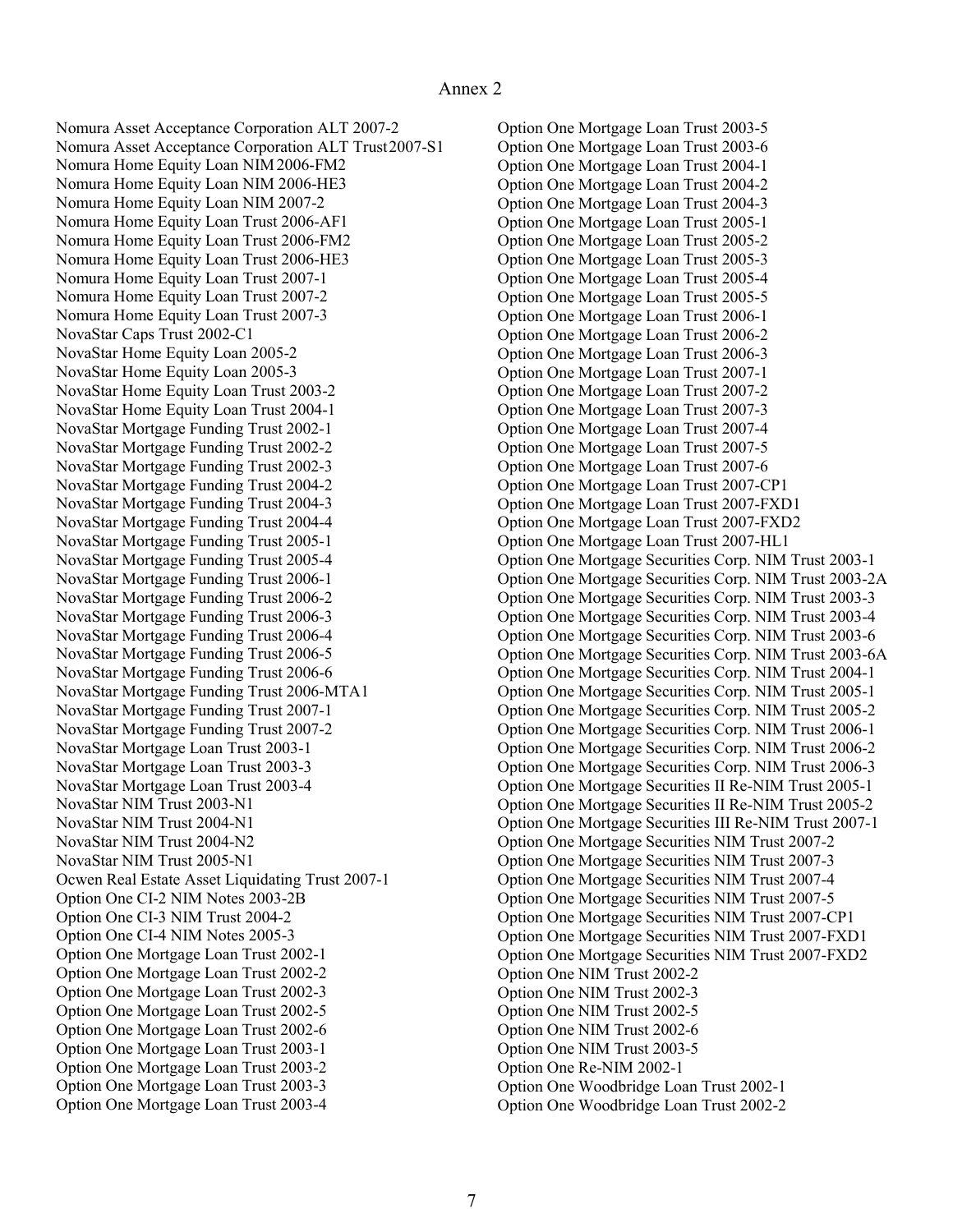Option One Woodbridge Loan Trust 2003-1 RALI 2006-QO4 Trust Orkney Re II plc Park Place 2005-WCW2 RALI 2006-QS13 Trust Park Place 2005-WCW3 Park Place 2005-WHQ3 RALI 2007-QS3 Trust Park Place 2005-WHQ4 RALI 2007-QS4 Trust Park Place CI-3 NIM 2004-MCWN1 RALI 2007-QS8 Trust Park Place NIM CI-13 2005-WHQN4 RALI 2007-QS9 Trust Park Place Securities 2004-MCW1 RALI CI-1 NIM Notes 2006-QO4 Popular ABS Mortgage Pass-Through Trust 2004-4 RALI Series 2003-QA1 Popular ABS Mortgage Pass-Through Trust 2004-5 RALI Series 2003-QR13 Popular ABS Mortgage Pass-Through Trust 2005-1 RALI Series 2003-QR19 Popular ABS Mortgage Pass-Through Trust 2005-2 RALI Series 2003-QR24 Popular ABS Mortgage Pass-Through Trust 2005-3 RALI Series 2003-QS2 Popular ABS Mortgage Pass-Through Trust 2005-4 RALI Series 2003-QS4 Popular ABS Mortgage Pass-Through Trust 2005-5 RALI Series 2003-QS7 Popular ABS Mortgage Pass-Through Trust 2005-6 RALI Series 2003-QS10 Popular ABS Mortgage Pass-Through Trust2005-A RALI Series 2003-QS13 Popular ABS Mortgage Pass-Through Trust 2005-B RALI Series 2003-QS15 Popular ABS Mortgage Pass-Through Trust 2005-C RALI Series 2003-QS17 Popular ABS Mortgage Pass-Through Trust2005-D RALI Series 2003-QS19 Popular ABS Mortgage Pass-Through Trust2006-A RALI Series 2003-QS21 Popular ABS Mortgage Pass-Through Trust 2006-B RALI Series 2004-QA2 Trust Popular ABS Mortgage Pass-Through Trust 2006-C RALI Series 2004-QS1 Trust Popular ABS Mortgage Pass-Through Trust2006-D RALI Series 2004-QS4 Trust Popular ABS Mortgage Pass-Through Trust 2006-E RALI Series 2004-QS5 Trust Provident Funding Mortgage Loan Trust 2003-1 RALI Series 2004-QS7 Trust PUMA Global Trust No. 5 **RAMP 2004-RS12** Trust Quest Trust 2005-X2 RAMP 2004-RZ3 Ouest Trust 2006-X1 RAAC 2005-SP3 Trust Trust RAMP 2005-RS1 Trust RAAC 2006-RP1 Trust Trust RAMP 2005-RS2 Trust RAAC 2006-RP3 Trust Trust RAMP 2005-RS3 Trust RAAC 2007-RP1 Trust **RAMP** 2005-RS4 Trust RAAC 2007-SP2 Trust RALI 2004-QR1 Trust Re-Remic **RAMP** 2005-RS7 Trust RALI 2004-QS12 Trust **RAMP** 2005-RS8 Trust RALI 2004-QS14 Trust **RAMP** 2005-RS9 Trust RALI 2004-QS16 Trust **RAMP** 2005-RZ1 Trust RALI 2005-QA1 Trust Trust RAMP 2005-RZ2 Trust RALI 2005-QO4 Trust **RAMP** 2006-RS1 Trust RALI 2005-QR1 Trust Trust RAMP 2006-RS2 Trust RALI 2005-QS1 Trust RALI 2005-QS2 Trust **RAMP** 2006-RS4 Trust RALI 2005-QS4 Trust **RAMP** 2006-RS5 Trust RALI 2005-QS10 Trust **RAMP** 2006-RZ1 Trust RALI 2005-QS14 Trust RALI 2005-QS15 Trust RALI 2005-QS17 Trust RASC 2004-KS7 Orkney Re II plc **RALI 2006-QS6 Trust** Park Place 2005-WCW3 RALI 2006-QS16 Trust Quest Trust 2006-X1 RAMP 2005-EFC1 Trust RAAC 2007-SP2 Trust Trust RAMP 2005-RS6 Trust RALI 2005-QS1 Trust Trust RAMP 2006-RS3 Trust RALI 2005-QS14 Trust **RAMP NIM 2005-NM2** Trust RALI 2005-QS15 Trust RAMP Series 2004-RZ2 Option One Woodbridge Loan Trust 2003-2 Provident Funding Mortgage Loan Trust 2004-1 RALI Series 2004-QS10 Trust Provident Funding Mortgage Loan Trust 2005-1 Provident Funding Mortgage Loan Trust 2005-2

RALI 2006-QO4 Trust RALI 2006-QS3 Trust RALI 2006-OS13 Trust RALI 2007-QS3 Trust RALI 2007-QS4 Trust RALI 2007-QS8 Trust RALI 2007-QS9 Trust RALI CI-1 NIM Notes 2006-QO4 RALI Series 2003-QA1 RALI Series 2003-QR13 RALI Series 2003-OR19 RALI Series 2003-QR24 RALI Series 2003-QS2 RALI Series 2003-QS4 RALI Series 2003-QS7 RALI Series 2003-OS10 RALI Series 2003-QS13 RALI Series 2003-QS15 RALI Series 2003-QS17 RALI Series 2003-QS19 RALI Series 2003-OS21 RALI Series 2004-QA2 Trust **RAMP 2004-RS10 RAMP 2004-RS11** RAMP 2004-RS12 Trust **RAMP 2004-RZ3** RAMP 2005-RS1 Trust RAMP 2005-RS2 Trust RAMP 2005-RS3 Trust RAMP 2005-RS4 Trust RAMP 2005-RS7 Trust RAMP 2005-RS8 Trust RAMP 2005-RS9 Trust RAMP 2005-RZ1 Trust RAMP 2005-RZ2 Trust RAMP 2006-RS1 Trust RAMP 2006-RS2 Trust RAMP 2006-RS4 Trust RAMP 2006-RS5 Trust RAMP 2006-RZ1 Trust **RASC 2004-KS7**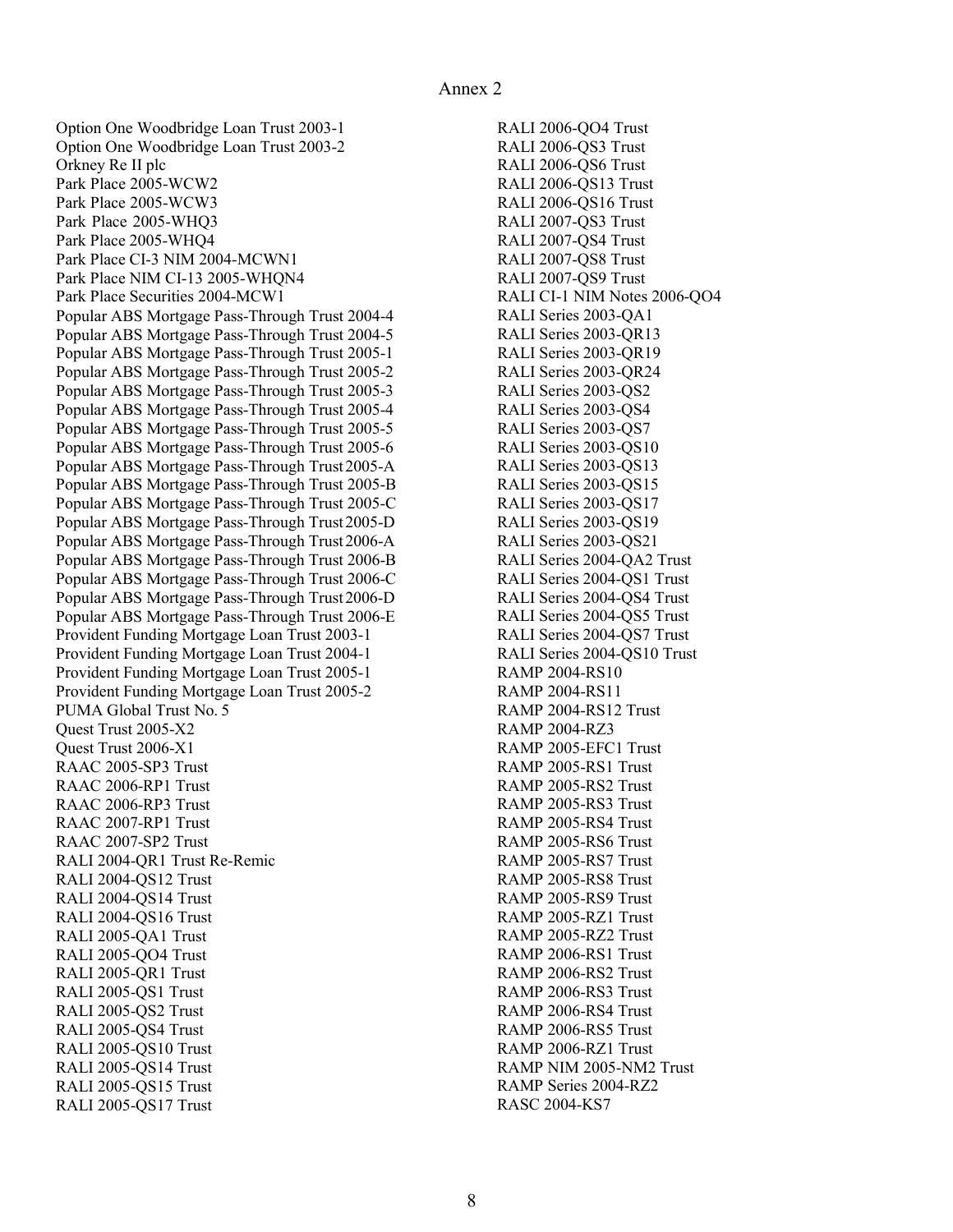**RASC 2004-KS9** RASC 2005-KS2 Trust RASC 2005-KS3 Trust RASC 2005-KS8 Trust RASC 2005-KS11 Trust RASC 2005-KS12 Trust RASC 2006-EMX4 Trust RASC 2006-KS1 Trust RASC 2006-KS2 Trust RFMSI 2002-SA1 RASC 2006-KS5 Trust RFMSI 2002-SA2 **RAST 2003-A8 RAST 2003-A9** RBSGC Mortgage Loan Trust 2005-A RFMSI 2006-S1 Trust RBSGC Structured Trust 2008-A RFMSI 2006-S9 Trust Renaissance Home Equity Loan Trust 2002-1 RFMSI 2006-SA1 Trust Renaissance Mortgage Acceptance Corp. 2005-3 Saxon Asset Securities Trust 2004-3 Renaissance NIM Trust 2002-1 Renaissance NIM Trust 2002-B Renaissance NIM Trust 2002-D Renaissance NIM Trust 2003-B Renaissance NIM Trust 2003-D Renaissance NIM Trust 2004-B Renaissance NIM Trust 2004-D Renaissance NIM Trust 2005-2 Saxon NIM Trust 2003-A Renaissance NIM Trust 2005-4 Renaissance NIM Trust 2006-2 **Sequoia Mortgage Trust 6** Sequoia Mortgage Trust 6 Renaissance NIM Trust 2006-4 Sequoia Mortgage Trust 7 Residential Asset Securitization Trust 2004-R1 Sequoia Mortgage Trust 8 RASC 2004-KS9 Residential Asset Securitization Trust 2004-R2 RASC 2005-KS2 Trust Trust Residential Asset Securitization Trust 2005-A9 RASC 2006-EMX4 Trust Trust ResMAE Mortgage Loan Trust 2006-1 RASC 2006-KS1 Trust **REMS2** Home Equity Loan Trust 2004-HS2 RAST 2003-A8 RFMSI 2005-S9 Trust RAST 2003-A9 RFMSI 2005-SA4 Trust Renaissance Home Equity Loan Trust 2003-2 RFMSI Home Equity Loan Trust 2007-HSA2 Renaissance NIM Trust 2005-4 Sequoia Mortgage Funding Company 2002-A RBSGC Mortgage Loan Trust 2005-RP1 RBSGC Mortgage Loan Trust 2007-A RBSGC Mortgage Loan Trust 2007-B RBSGC Structured Trust 2008-B Renaissance Home Equity Loan Trust 2002-2 Renaissance Home Equity Loan Trust 2002-3 Renaissance Home Equity Loan Trust 2002-4 Renaissance Home Equity Loan Trust 2003-1 Renaissance Home Equity Loan Trust 2003-3 Renaissance Home Equity Loan Trust 2003-4 Renaissance Home Equity Loan Trust 2004-1 Renaissance Home Equity Loan Trust 2004-2 Renaissance Home Equity Loan Trust 2004-3 Renaissance Home Equity Loan Trust 2004-4 Renaissance Home Equity Loan Trust 2005-1 RiverView Mortgage Loan Trust 2007-3 Renaissance Home Equity Loan Trust 2005-2 Renaissance Home Equity Loan Trust 2005-4 Renaissance Home Equity Loan Trust 2006-1 Saxon Asset Securities Trust 2002-2 Renaissance Home Equity Loan Trust 2006-2 Saxon Asset Securities Trust 2002-3 Renaissance Home Equity Loan Trust 2006-3 Saxon Asset Securities Trust 2003-1 Renaissance Home Equity Loan Trust 2006-4 Saxon Asset Securities Trust 2003-2 Renaissance Home Equity Loan Trust 2007-1 Saxon Asset Securities Trust 2003-3 Renaissance Home Equity Loan Trust 2007-2 Saxon Asset Securities Trust 2004-1 Renaissance Home Equity Loan Trust 2007-3 Saxon Asset Securities Trust 2004-2

RASC 2005-KS3 Trust Trust Residential Asset Securitization Trust 2006-A14CB RASC 2005-KS8 Trust **Residential Funding Mortgage Securities II 2006-HSA3** RASC 2005-KS11 Trust The State Residential Funding Mortgage Securities II, Inc. 2005-HS1 **RFMSI 2002-SA1 REMSI 2002-SA2** RFMSI 2006-S1 Trust RFMSI 2006-S4 Trust RFMSI 2006-S5 Trust RFMSI 2006-S7 Trust RFMSI 2006-S9 Trust RFMSI 2006-S12 Trust RFMSI 2006-SA1 Trust RFMSI 2007-S1 Trust RFMSI 2007-S3 Trust RFMSI 2007-S4 Trust RFMSI 2007-S5 Trust RFMSI Series 2003-S6 RFMSI Series 2003-S19 RFMSI Series 2004-S4 Trust RiverView HECM Trust 2007-1 RiverView HECM Trust 2007-4 RiverView Mortgage Loan Trust 2007-2 Riverview HECM Trust 2008-1 Saxon Asset Securities Trust 2002-1 Saxon NIM Trust 2003-A Sequoia Mortgage Trust 6 Sequoia Mortgage Trust 7 Sequoia Mortgage Trust 8 Residential Funding Mortgage Securities II, Inc. 2005-HS2 Saxon Asset Securities Trust 2005-1 Saxon Asset Securities Trust 2005-2 Saxon Asset Securities Trust 2005-3 Saxon Asset Securities Trust 2005-4 **Saxon Asset Securities Trust 2006-1** Saxon Asset Securities Trust 2006-2 Saxon Asset Securities Trust 2006-3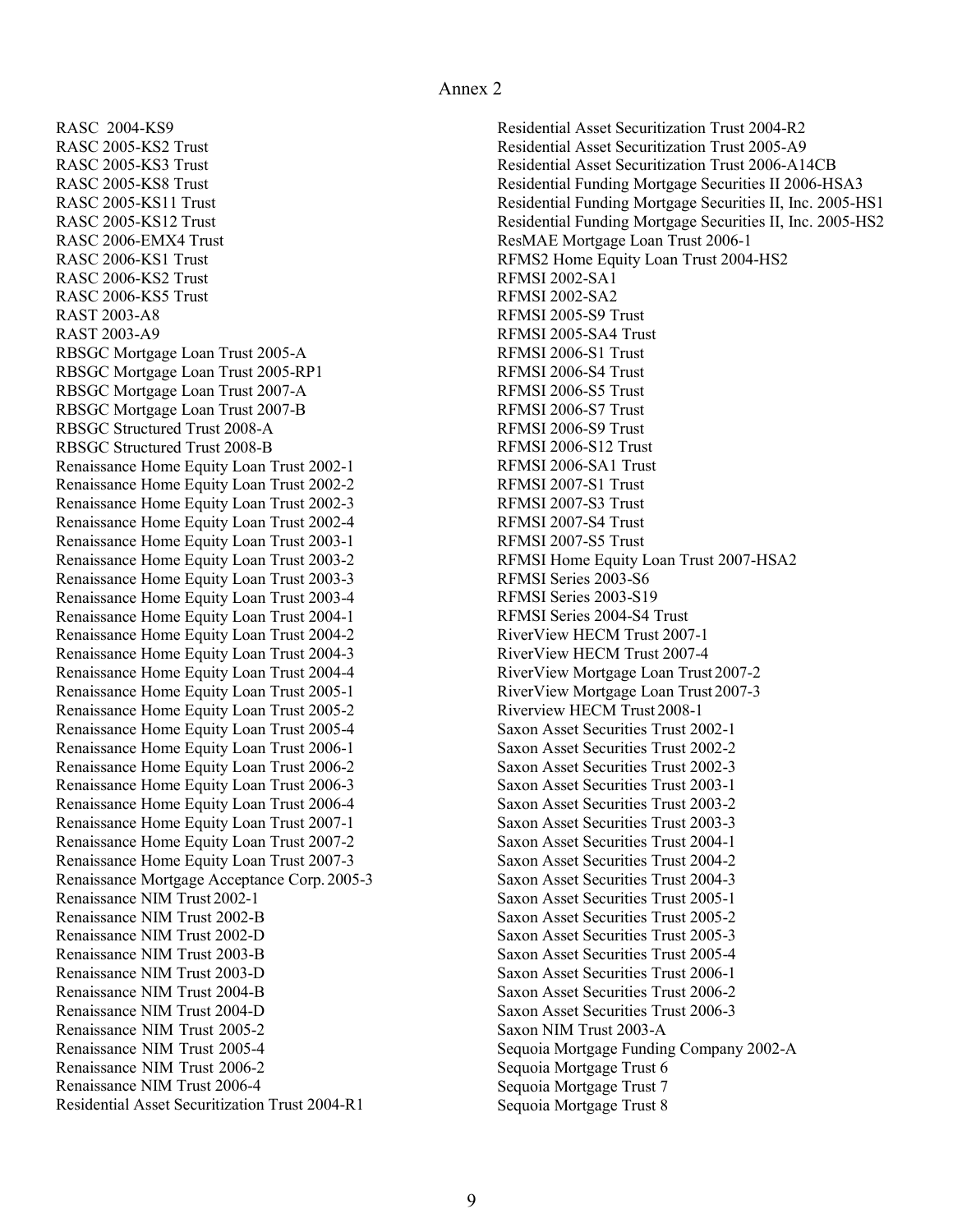<span id="page-9-0"></span> Sequoia Mortgage Trust 9 Sequoia Mortgage Trust 10 Sequoia Mortgage Trust 11 Sequoia Trust 12 Sequoia Mortgage Trust 2003-1 Soundview CI-1 NIM Notes 2004-WMC1 Soundview CI-10 NIM Notes 2006-2 Soundview CI-25 NIM Notes 2007-WMC1 Soundview CI-26 NIM Notes 2007-OPT2 Sequoia Mortgage Trust 2003-2 Sequoia Mortgage Trust 2003-3 Sequoia Mortgage Trust 2003-4 Sequoia Mortgage Trust 2003-5 Sequoia Mortgage Trust 2003-6 Sequoia Mortgage Trust 2003-7 Sequoia Mortgage Trust 2003-8 Sequoia Mortgage Trust 2004-1 Sequoia Mortgage Trust 2004-3 Sequoia Mortgage Trust 2004-4 Sequoia Mortgage Trust 2004-5 Sequoia Mortgage Trust 2004-6 Sequoia Mortgage Trust 2004-7 Sequoia Mortgage Trust 2004-8 Sequoia Mortgage Trust 2004-9 Sequoia Mortgage Trust 2004-10 Sequoia Mortgage Trust 2004-11 Sequoia Mortgage Trust 2004-12 Sequoia Mortgage Trust 2005-1 Sequoia Mortgage Trust 2005-2 Sequoia Mortgage Trust 2005-3 Sequoia Mortgage Trust 2007-1 Sequoia Mortgage Trust 2007-3 Soundview CI-11 NIM Notes 2006-OPT1 Soundview CI-12 NIM Notes 2006-OPT2 Soundview CI-13 NIM Notes 2006-RS3 Soundview CI-14 NIM Notes 2006-OPT3 Soundview CI-15 NIM Notes 2006-OPT5 Soundview CI-16 NIM Notes 2006-KS5 Soundview CI-17 NIM Notes 2006-3 Soundview CI-18 NIM Notes 2006-EQ1 Soundview CI-19 NIM Notes 2006-WF1 Soundview CI-2 NIM Notes 2005-1 Soundview CI-20 NIM Notes 2006-NLC1 Soundview CI-21 NIM Notes 2006-WF2 Soundview CI-22 NIM Notes 2006-EQ2 Soundview CI-23 NIM Notes 2007-1 Soundview CI-24 NIM Notes 2007-NS1 Soundview CI-26 NIM Notes 2007-OPT3 Soundview CI-28 NIM Notes 2007-OPT4 Soundview CI-29 NIM Notes 2007-OPT5 Soundview CI-3 NIM Notes 2005-DO1 Soundview CI-4 NIM Notes 2005-2 Soundview CI-5 NIM Notes2005-OPT3

 Soundview CI-6 NIM Notes 2005-OPT4 Soundview Home Loan Trust 2004-WMC1 Soundview Home Loan Trust 2005-1 Soundview Home Loan Trust 2007-WMC1 Soundview Home Loan Trust 2008-1 Soundview NIM Notes 2005-KS3 Soundview NIM Trust 2004-1 Soundview NIM Trust 2004-2 Soundview NIM Trust 2005-3 Thornburg Mortgage Securities Trust 2002-3 Soundview CI-7 NIM Notes 2005-CTX1 Soundview CI-8 NIM Notes 2005-4 Soundview CI-9 NIM Notes 2006-1 Soundview Home Loan Trust 2003-1 Soundview Home Loan Trust 2003-2 Soundview Home Loan Trust 2004-1 Soundview Home Loan Trust 2005-2 Soundview Home Loan Trust 2005-3 Soundview Home Loan Trust 2005-4 Soundview Home Loan Trust 2005-A Soundview Home Loan Trust 2005-B Soundview Home Loan Trust 2005-CTX1 Soundview Home Loan Trust 2005-DO1 Soundview Home Loan Trust 2005-OPT1 Soundview Home Loan Trust 2005-OPT2 Soundview Home Loan Trust 2005-OPT3 Soundview Home Loan Trust 2005-OPT4 Soundview Home Loan Trust 2006-1 Soundview Home Loan Trust 2006-2 Soundview Home Loan Trust 2006-3 Soundview Home Loan Trust 2006-A Soundview Home Loan Trust 2006-EQ1 Soundview Home Loan Trust 2006-EQ2 Soundview Home Loan Trust 2006-NLC1 Soundview Home Loan Trust 2006-OPT1 Soundview Home Loan Trust 2006-OPT2 Soundview Home Loan Trust 2006-OPT3 Soundview Home Loan Trust 2006-OPT4 Soundview Home Loan Trust 2006-OPT5 Soundview Home Loan Trust 2006-WF1 Soundview Home Loan Trust 2006-WF2 Soundview Home Loan Trust 2007-1 Soundview Home Loan Trust 2007-2 Soundview Home Loan Trust 2007-NS1 Soundview Home Loan Trust 2007-OPT1 Soundview Home Loan Trust 2007-OPT2 Soundview Home Loan Trust 2007-OPT3 Soundview Home Loan Trust 2007-OPT4 Soundview Home Loan Trust 2007-OPT5 Soundview NIM Notes 2005-OPT2 Soundview NIM Trust 2005-OPT1 Soundview NIM Trust 2006-OPT4 Soundview NIM Trust 2007-OPT1